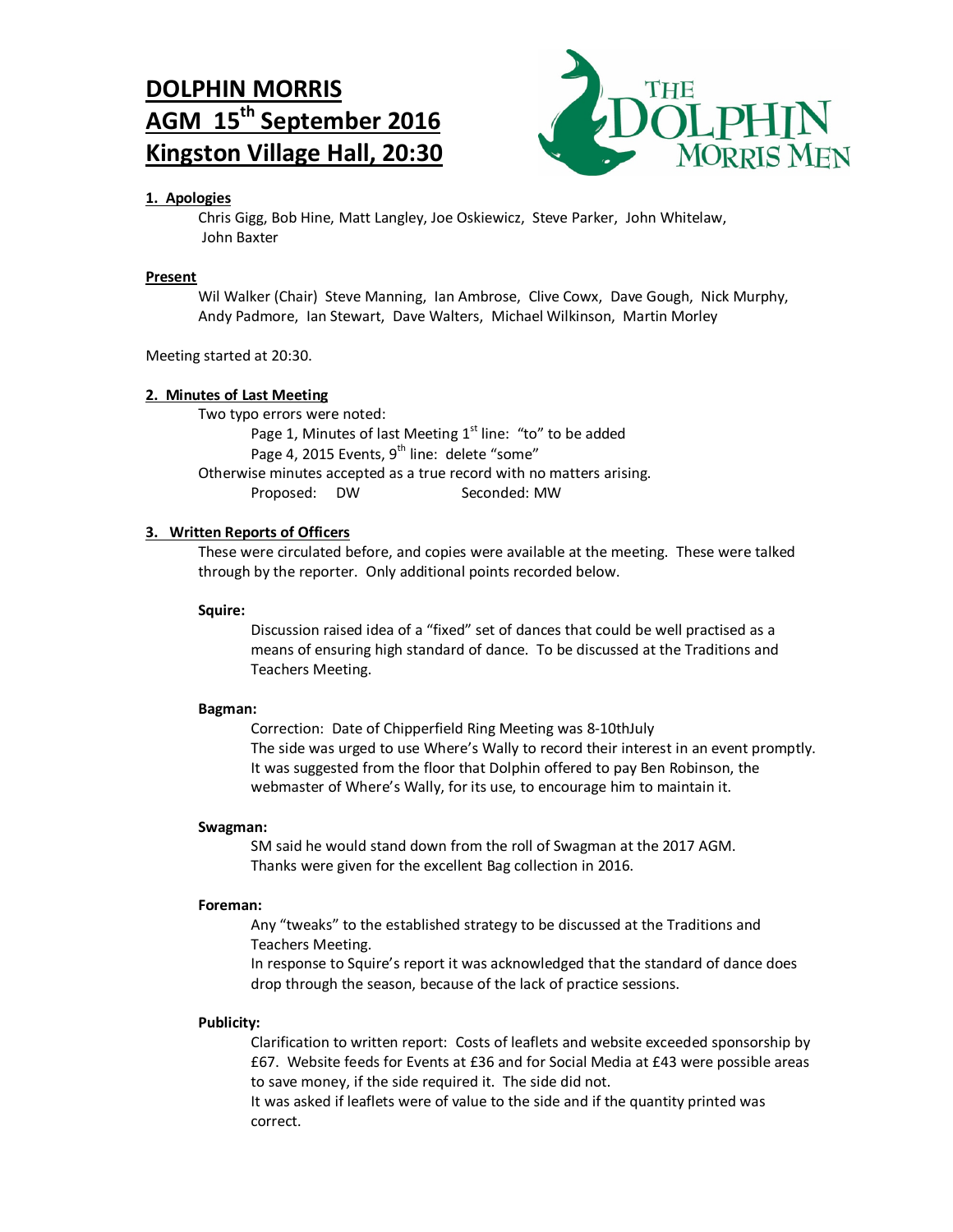Leaflets were considered important when "Bagging" and were distributed to Folk Clubs (DW) City Centre (WW), Library (MM). All but 150 were distributed during 2016 season.

All reports accepted by a single vote. Proposed: IA, Seconded: MW

## **4. Election of Officers**

MW suggested, seconded by NM, that the existing officers of the side remain in post for the coming year. The meeting agreed.

 Squire Wil Walker Swagman Steve Manning (but gave notice he will be standing down in 2017) Bagman: Martin Morley

### **5. Subscriptions**

To stay at £30. Accepted without a vote. Members' subs reported to pay for the essentials: Hall hire, Ring membership & Insurance.

#### **6. Archive**

AP reported that he had found it "difficult to get back into the archive mode" since taking on the role again.

New material is being collected and ordered, and there are 2 boxes of material with DG, that need to be processed and put in a presentable format.

A 50<sup>th</sup> Anniversary Event could provide a focus for this work.

Of more pressing concern was the failure of the hard disc containing the digitised archive.

Copies of material need to be gathered to assess how much has been lost.

The side offered to support the purchase of a new hard disc.

#### **7. Sticks**

MW reported that he has some new hazel sticks seasoning. It was considered that stripping the bark from the sticks caused them to "ring" better.

#### **8. Publicity**

## **Web Site:**

There was discussion about the usefulness of a "Members Only" page on the web site. DW reported that on the old web site it was not greatly used and fell into disrepair, and suggested that Google Account space could provide a useful resource. CC reported that the side address list and Plough Play script were already there and it could be used to share music files and AGM reports. MM will post future AGM documents via members page.

When asked, the side agreed that the "Members Only" page would be of value.

There was some discussion about improving SEO (Search Engine Optimisation) of the web site to improve its ranking within search engine results. MM said he would assist in this.

#### **Social Media:**

Twitter has 500 approx. followers and the total has shown steady growth. The Tweets are not going "into the void" as people in pubs have referred to it. MW happy to continue managing social media

#### **Press:**

It was considered that there is still a role for the Press Officer, although it was concluded there was a need for a significant event, and a "strap line" to go with it to be successful.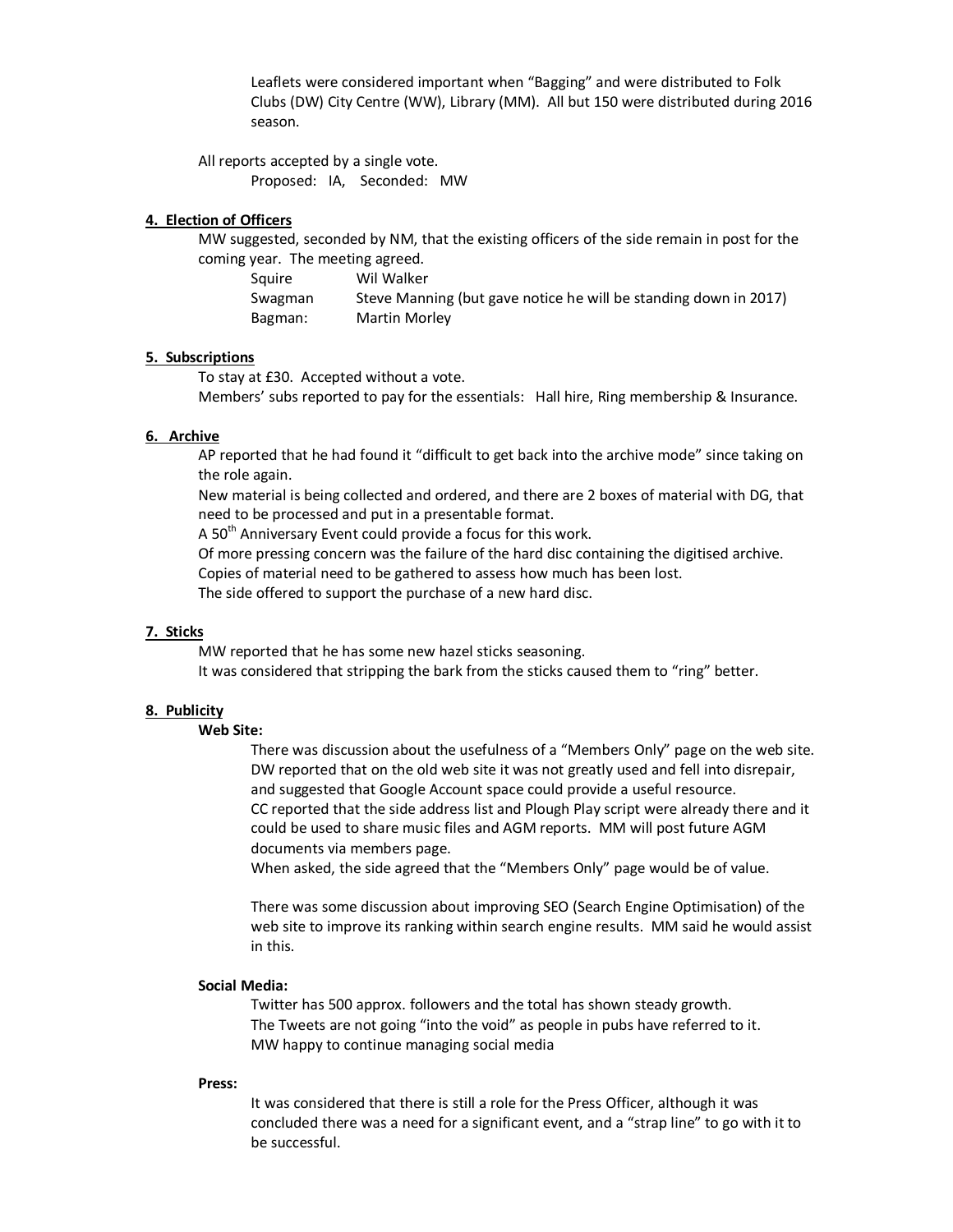## **9. Sponsorship**

CC reported that East Mids Airport should provide some cash to support the cost of the Tours Leaflet. The Nottingham Brewery has sponsored the side in the form of a barrel of beer which was "sold" to the Ring Jigs Instructional.

IS nominated CC for vote of thanks for his work on sponsorship. Seconded by MW and the side concurred.

#### 10. Recruitment

This was fully discussed last year and the meeting had nothing to add.

## **11. 2017 Events**

The meeting agreed that the side should only do "interesting" bookings and not just for fund raising.

The side will attend Greensleeves' Chipperfeld weekend and Michael & Judith have offered to host another Long Bennington weekend.

## **12. 2018 50th Anniversary Event**

Suggestions of the form that the celebrations of Dolphins  $50<sup>th</sup>$  anniversary should take included:

Something special just for us: Trip away for a weekend, or a week with or without partners. Cumbria was one suggested location. The "At Home" event could be used for sharing with other teams. (CG)

Visit 50 pubs in a weekend event/tour (AP)

A bus tour with other side(s), that are friends of Dolphin, possibly with an overnight stay for those from a distance. The objective being to keep it simple. (BH)

 It was thought that an overnight stay would be required otherwise the tour would be truncated for people that have to travel home (AP)

A Weekend of Dance modelled on Chipperfield (IS)

If adopted it would **not** be a Ring Meeting, to avoid bureaucracy, cost and enforced format. Bad experience of previous event's organisers also a major factor.

Should be based locally

Cheapest way to do it

MW & DW supported IS's suggestion

IA also supported suggestion adding we should celebrate with our friends and local sides, catering for our guests.

There was concern expressed about not trying to do too much. Possibly use outside caterers?

MM summarised discussion as:

- We should hold an event to celebrate our  $50<sup>th</sup>$  Anniversary
- Held locally
- With guests/friends from afar and locally
- Use Chipperfield weekend an exemplar.
- Separate meeting to be arranged after Tours & Events meeting discuss further.
	- o IS suggested establish date promptly (this year) so our guests have the date in their diary.
	- o AP suggested we pick a date early or late in the season (June or September)

#### **13. Tours Planning Meeting**

A date is to be arranged at a latter, mutually convenient date. A Doodle Poll to be used to set date.

## **14. Dances and Traditions Meeting**

To held during last 30 minutes of the practise of 29<sup>th</sup> Sept.